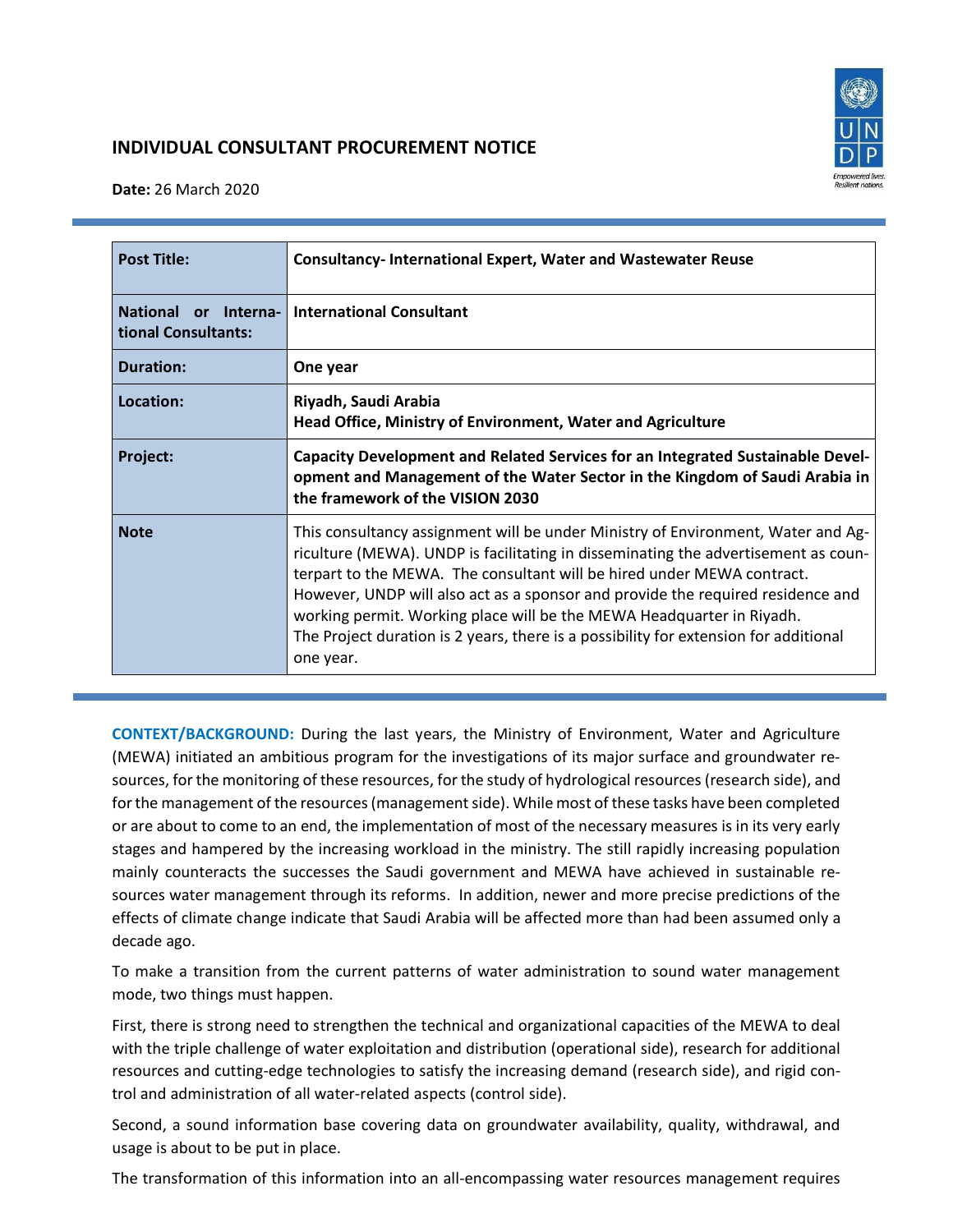sustained long-term efforts, especially since the MEWA has limited capacity and experience in this field. An UNDP program has been designed to initiate a systematic process of capacity development to help in sustainable development of water resources and management of water-related affairs the Kingdom to ensure permanent and sufficient supply.

### **SCOPE OF WORK AND DELIVERABLES**

## **Objective within the Framework of the UNDP Project**

Water Supply in the Kingdom is presently based dominantly of fossil groundwater and desalination; wastewater and surface water harvesting presently play a minor role, but are strongly promoted. Management of the Water Supply Chain in the Kingdom requires the following tasks of prime importance:

1) Expansion of the water supply network towards 100% coverage through vectorized designs;

2) Integration of surface water and wastewater into the supply chain; and

3) a profound analysis of all the risks that may affect the individual components of the water supply chain and a mitigation plan (Resilience Management).

The National Water Strategy promotes the reuse of wastewater from presently around 17% to 70% over the next years. To achieve this goal, a masterplan for "renewed water" has to be established and the overall legal and regulatory framework hasto be set. In this context, MEWA has asked UNDP for assistance in the selection of a qualified and competent International Expert for Water and Wastewater Reuse.

## **Scope of Work of the UNDP Expert within the Framework of this Project**

The tasks and responsibilities of the UNDP Expert are to:

- Assess the present status of TSE generation and reuse across the country.
- Model the TSE generation up to the year 2050
- Estimate the potential demand of TSE up to the year 2030 for the agricultural, industrial, public, and domestic sectors.
- Evaluate the current legal and institutional setup for TSE and recommend modifications.
- Develop a master plan for optimization of TSE use based on technical and economic criteria and under consideration of risk factors, Vision 2030 goals, and the National Water Strategy.

### **EXPECTED KEY DELIVERABLES**

Masterplan for Treated Sewage Effluent.

### **Expected Output 1st year**

RFP for Masterplan for Treated Sewage Effluent.

### **Reporting requirements, frequency, format and deadlines**

The Consultant will report directly to the CTA. Together, they will develop a mutually agreed upon quarterly work plan with key milestones and KPIs. The Consultant will submit a quarterly progress report against these milestones.

| <b>Deliverables/Outputs</b>                          | <b>Estimated Duration to</b><br>Complete | <b>Review and Approvals Re-</b><br>quired                |
|------------------------------------------------------|------------------------------------------|----------------------------------------------------------|
| Output 1:<br>After successful delivery of Outputs 1. | Quarterly                                | CTA - Ministry of Environment,<br>Water and Agriculture. |
| Output 2:<br>After successful delivery of Outputs 2. | Quarterly                                | CTA - Ministry of Environment,<br>Water and Agriculture. |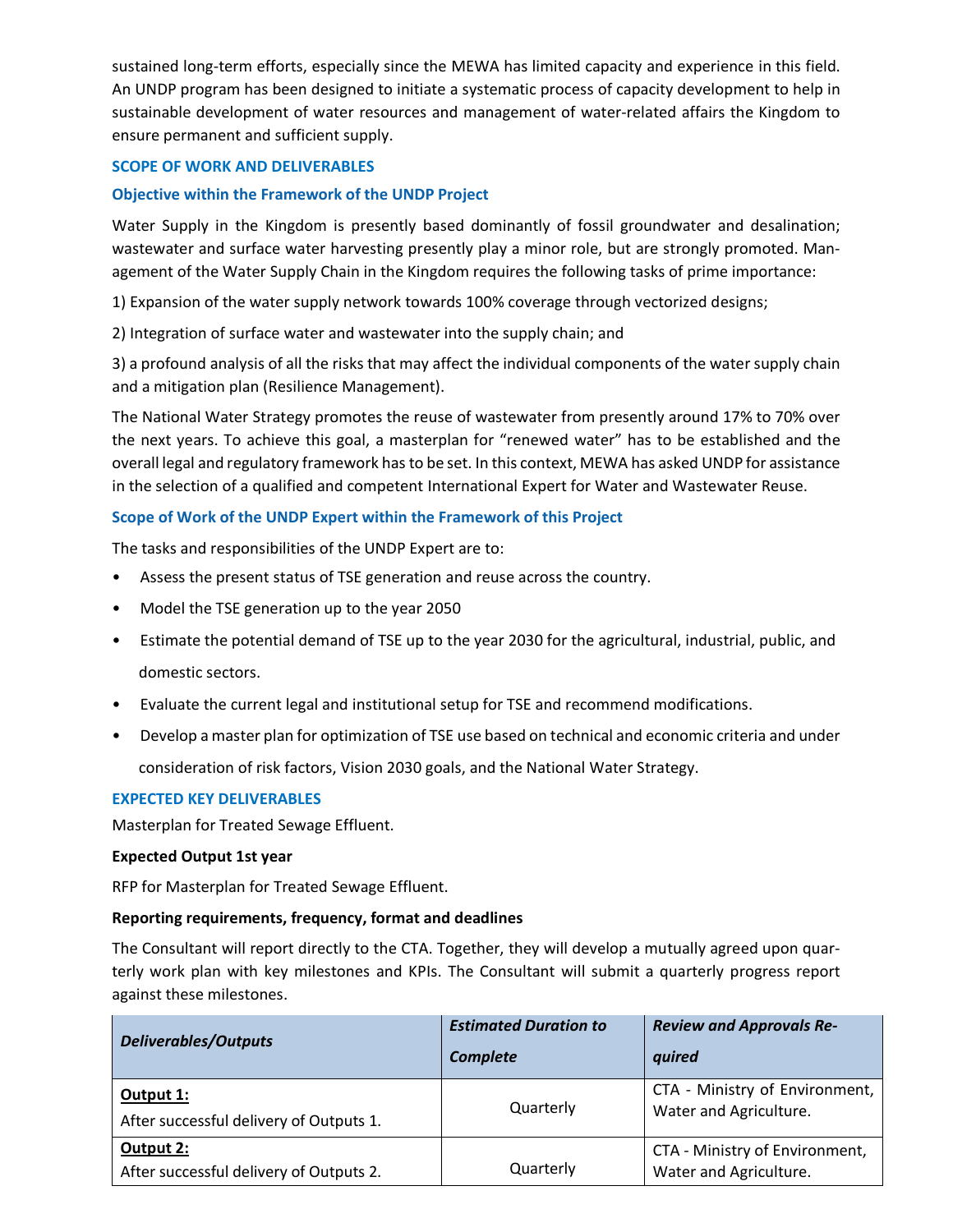| Output 3:<br>After successful delivery of Outputs 3. | Quarterly | CTA - Ministry of Environment,<br>Water and Agriculture. |
|------------------------------------------------------|-----------|----------------------------------------------------------|
| Output 4:<br>After successful delivery of Outputs 4. | Quarterly | CTA - Ministry of Environment,<br>Water and Agriculture. |

**Duration of Assignment:** Total contract duration is 12 calendar months. With a possibility for extension based on the need, performance and funds availability.

**Duty Station and Expected Places of Travel, if any:** The assignment will be based in Riyadh, Saudi Arabia at Head Office, Ministry of Environment, Water and Agriculture.

# **INSTITUTIONAL ARRANGEMENTS**

**Reporting Requirements, Frequency, Format and Deadlines:** The Consultant will report directly to CTA - Ministry of Environment, Water and Agriculture. They will develop a mutually agreed monthly deliverable activity plan with appropriate timelines. The Consultant will submit a quarterly progress report against the agreed activity plan on a mutually agreed template. To carry out the work, the consultant is expected to liaise with government partners.

## **Working arrangements:**

- All mission travels must be approved in advance and in writing by the Supervisor;
- United Nations Development of Safe and Security BSAFE course must be successfully completed prior to commencement of travel; https://www.undss.org/
- The Consultant is responsible for ensuring they have vaccinations/inoculations when travelling to certain countries, as designated by the UN Medical Director;
- The consultant is also required to comply with the UN security directives;
- The consultant is responsible for obtaining any visas needed in connection with travel with the necessary support from UNDP;
- The consultant will be responsible for making his/her own mission travel arrangements in line with UNDP travel policies;
- The consultant is responsible for required health and life insurances related to work or travel;
- The consultant is expected to have his/her own Laptop/Computer.

# **QUALIFICATIONS and REQUIREMENTS**

• **Education:** MSc. or PhD. in Wastewater Management or a related discipline; a multi-disciplinary background is of advantage;

### **Experience:**

- Minimum of 10 years' experience in the wastewater and water resources management sector;
- Comprehensive list of successfully completed projects and international best practices in treated wastewater reuse;
- Demonstrated expert knowledge of standard practices within field of expertise, as well as of international applicable codes and regulations;
- Demonstrated expert knowledge of standard practices within field of expertise, as well as applicable codes and regulations;
- Good (and demonstrated) organizing and leadership skills, preferably with development project management competency;
- Excellent and demonstrated communication, consultation, negotiation and drafting skills;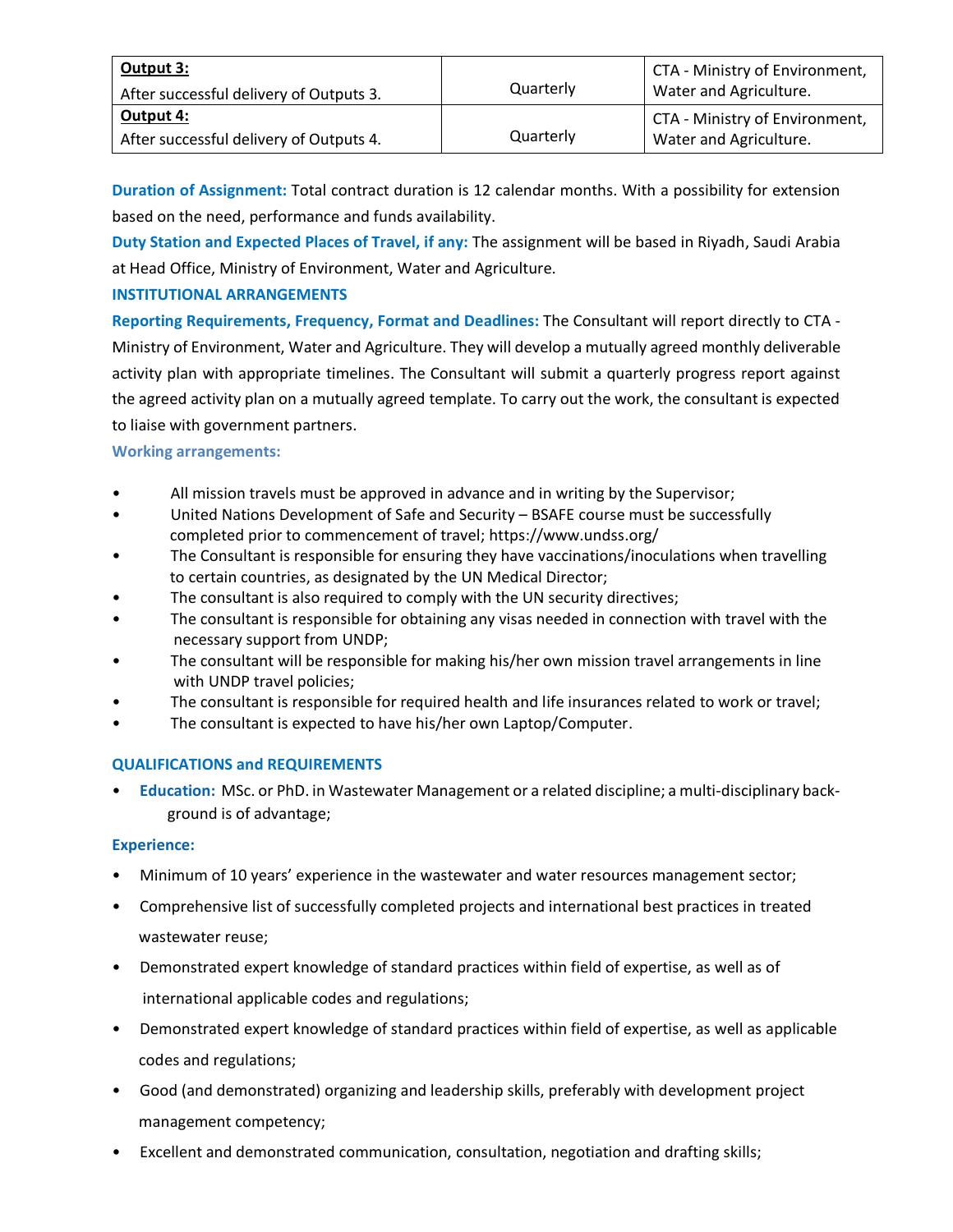#### **Languages:**

• English, excellent communication and writing skills in English; as the position implies frequent contact with local authorities, also excellent communication and writing skills in Arabic are required.

#### **Competencies:**

#### **Core Competencies:**

- Strategic planning
- Innovation
- Organizational Awareness
- Developing and Empowering People / Coaching and Mentoring
- Works effectively in Teams
- Clear and concise communication
- Ethics and Values
- People Management

### **Functional Competencies:**

### **Technical/ Functional:**

- Strong knowledge and expertise in civilian policing aspects
- Builds support and good judgment
- Strong analytical capacities and ability to synthesize complex inputs into coherent documents
- Change agent including the ability to convince, convey and advocate.

#### **Managerial:**

- Focuses on impact and result for the client
- Coordinates/collaborates with all key stakeholders and build strong networks/ partnerships
- Effective team leadership with strong conflict resolution skills
- Establishes priorities for self and other members of the team; schedules activities to ensure optimum use of time and resources
- Demonstrates excellent oral and written communication skills

### **Behavior:**

- Displays cultural, gender, religion, race, nationality and age sensitivity and adaptability
- Treats people fairly without favoritism
- Consistently approaches work with energy and a positive, constructive attitude

### **PRICE PROPOSAL AND SCHEDULE OF PAYMENTS**

PRICE PROPOSAL AND SCHEDULE OF PAYMENTS (Standard text - do not change)

The contractor shall submit a price proposal as below:

Daily Fee – The contractor shall propose a daily fee, which should be inclusive of his/her professional fee, local communication cost and insurance (inclusive of medical health insurance and evacuation).

Travel and Visa – The contractor shall propose an estimated lump-sum for Home-Riyadh-home travel (economy most direct route) and Saudi Arabia visa expenses.

The total professional fee shall be converted into a lump-sum contract and payments under the contract shall be made on submission and acceptance of deliverables under the contract in accordance with the schedule of payment linked with deliverables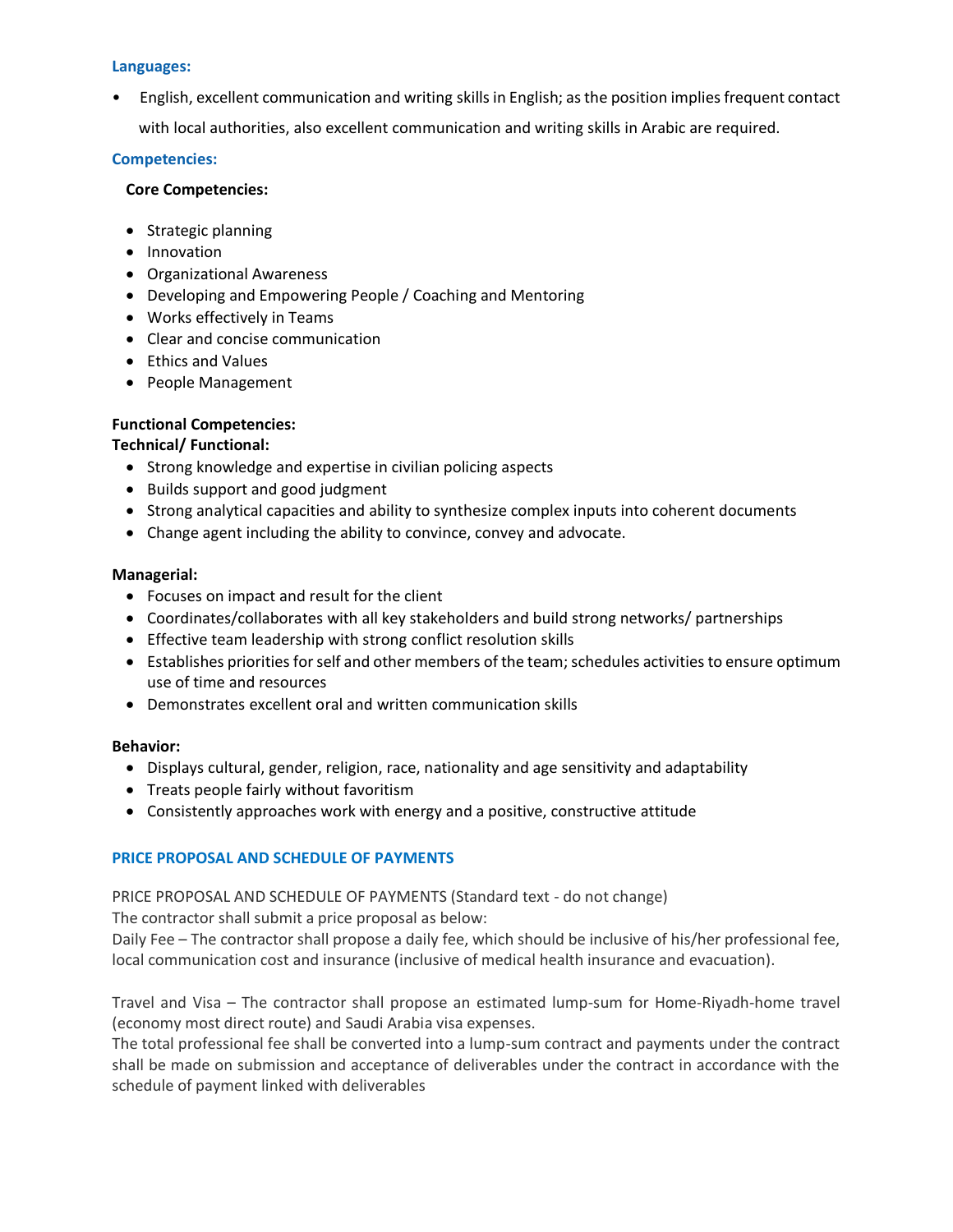All proposals must be expressed in a lump sum amount. This amount must be "all-inclusive". Please note that the terms "all-inclusive" implies that all costs (professional fees, travel costs, living allowances, communications, consumables, etc.) that could possibly be incurred are already factored into the final amounts submitted in the proposal.

The contractor will be paid an all-inclusive Deliverables/Outputs based lump sum amounts over the assignment period, subject to the submission of Certification of Payment (CoP) duly certified and confirmation of satisfactory performance of achieved work (deliverables/outputs) in line with the schedule of payments table hereunder:

| Payment            | <b>Deliverables/Milestones</b>                                                                                  | <b>Schedule</b> |
|--------------------|-----------------------------------------------------------------------------------------------------------------|-----------------|
| Monthly<br>Payment | Monthly payment upon submission and acceptance<br>of monthly working plan and successful delivery of<br>outputs | Monthly         |

\*\* The CTA - Ministry of Environment, Water and Agriculture shall certify and authorize all payment instalments and accompanying payment invoices prior to payment.

\*\*For each payment a certification of payment shall be signed and approved by The CTA - Ministry of Environment, Water and Agriculture attached to it explaining the accomplishment of the deliverables corresponding to the respective quarterly progress report.

Reimbursement costs/ travel costs will be paid on the basis of actual expenditure and should not exceed the approved amount in the contract calculation sheet.

# **RECOMMENDED PRESENTATION OF OFFER**

Interested individual consultants must submit the following documents/information to demonstrate their qualifications. Candidates that fail to submit the required information will not be considered.

- a) Duly accomplished **Letter of Confirmation of Interest and Availability** using the template provided by UNDP;
- b) **Personal CV or P11**, indicating all past experience from similar projects, as well as the contact details (email and telephone number) of the Candidate and at least three (3) professional references;
- c) **Brief description** of why the individual considers him/herself as the most suitable for the assignment, including references to how she/he will approach and complete the assignment.
- d) **Financial Proposal** that indicates the all-inclusive total contract price, supported by a breakdown of costs, as per template provided. The terms "all-inclusive" implies that all costs (professional fees, travel costs, living allowances, communications, consumables, etc.) that could possibly be incurred are already factored into the final amounts submitted in the proposal. If an Offeror is employed by an organization/company/institution, and he/she expects his/her employer to charge a management fee in the process of releasing him/her to UNDP under Reimbursable Loan Agreement (RLA), the Offeror must indicate at this point, and ensure that all such costs are duly incorporated in the financial proposal submitted to UNDP.

All necessary information including: Complete Procurement Notice, The Selection Criteria, and Annexes are found on the following link under Procurement <http://procurement-notices.undp.org/>

#### **EVALUATION**

Individual consultants will be evaluated based on the following methodologies:

### **Step I: Screening and desk review:**